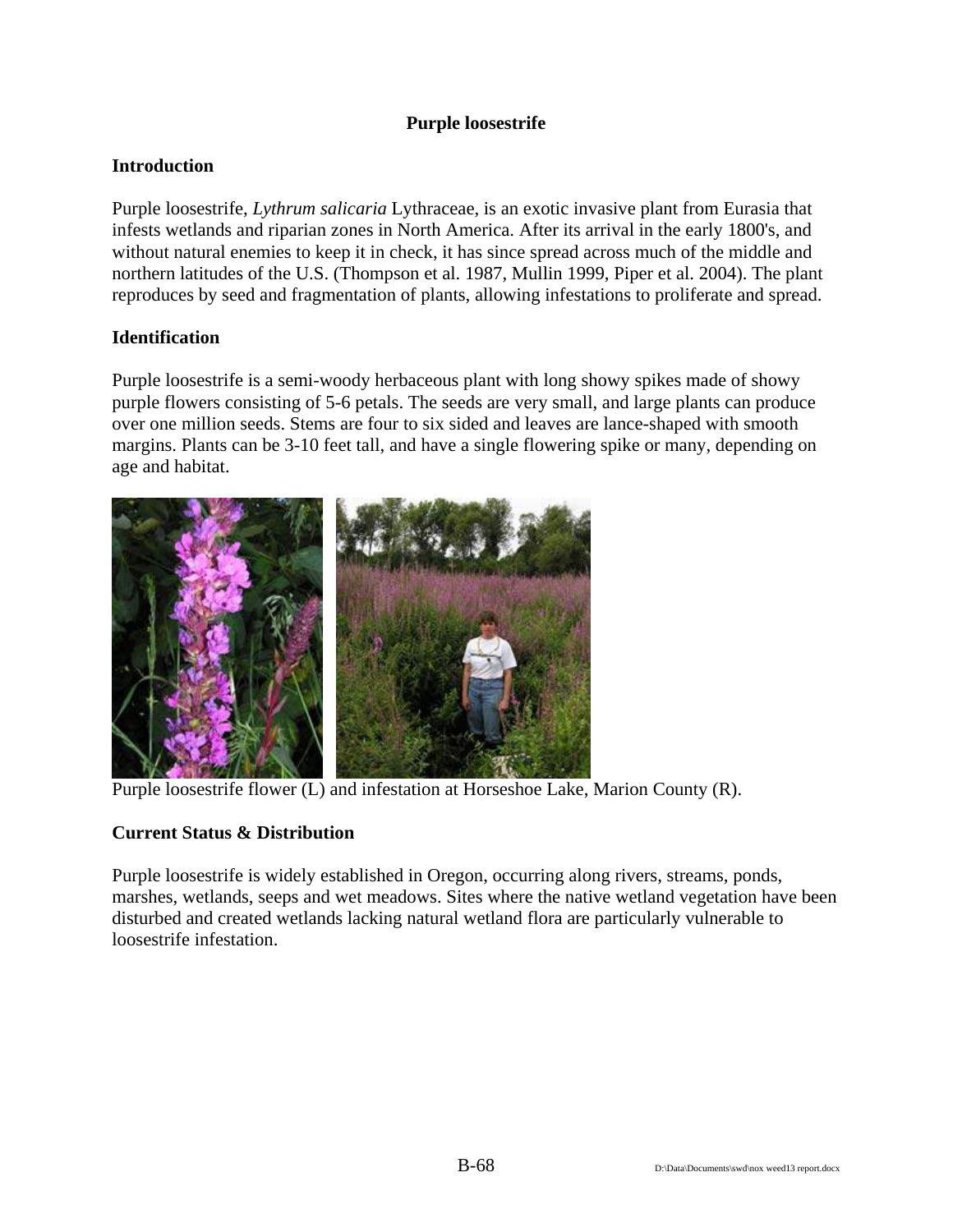

Known infestations of purple loosestrife (dots) and predicted vulnerable areas (shaded) based on known habitat features and requirements (Weedmapper 2013).

#### **Control and Management Options**

Because purple loosestrife inhabits wetlands and riparian zones, control options are often limited because of the sensitive nature of the infested habitats. Intensive management of purple loosestrife can be a difficult problem, in that water quality can be severely impacted, threatening ecosystem function and services. For small infestations (<0.1A), manual control may be sufficient. Some chemical control has been implemented using a limited number of approved aquatic herbicides can be sporadically effective, but reinfestation from seeds is often the result, along with loss of susceptible plant species. For most sites more than 0.25A, biological control (the use of four beetles which are host specific natural enemies) has been the priority control measure in Oregon since 1992. Successful control of purple loosestrife was manifested as early as 1997 at multiple sites in eastern and western Oregon, especially in areas that have less than one foot of standing water during the flood season. Purple loosestrife in tidally influenced rivers and marshes (i.e. lower Columbia and Umpqua rivers and Coos Bay tidal marshlands), and in streams that experience high intensity and short duration flooding in the spring (Rogue and Umpqua rivers and selected tributaries) are not as suitable for biological control.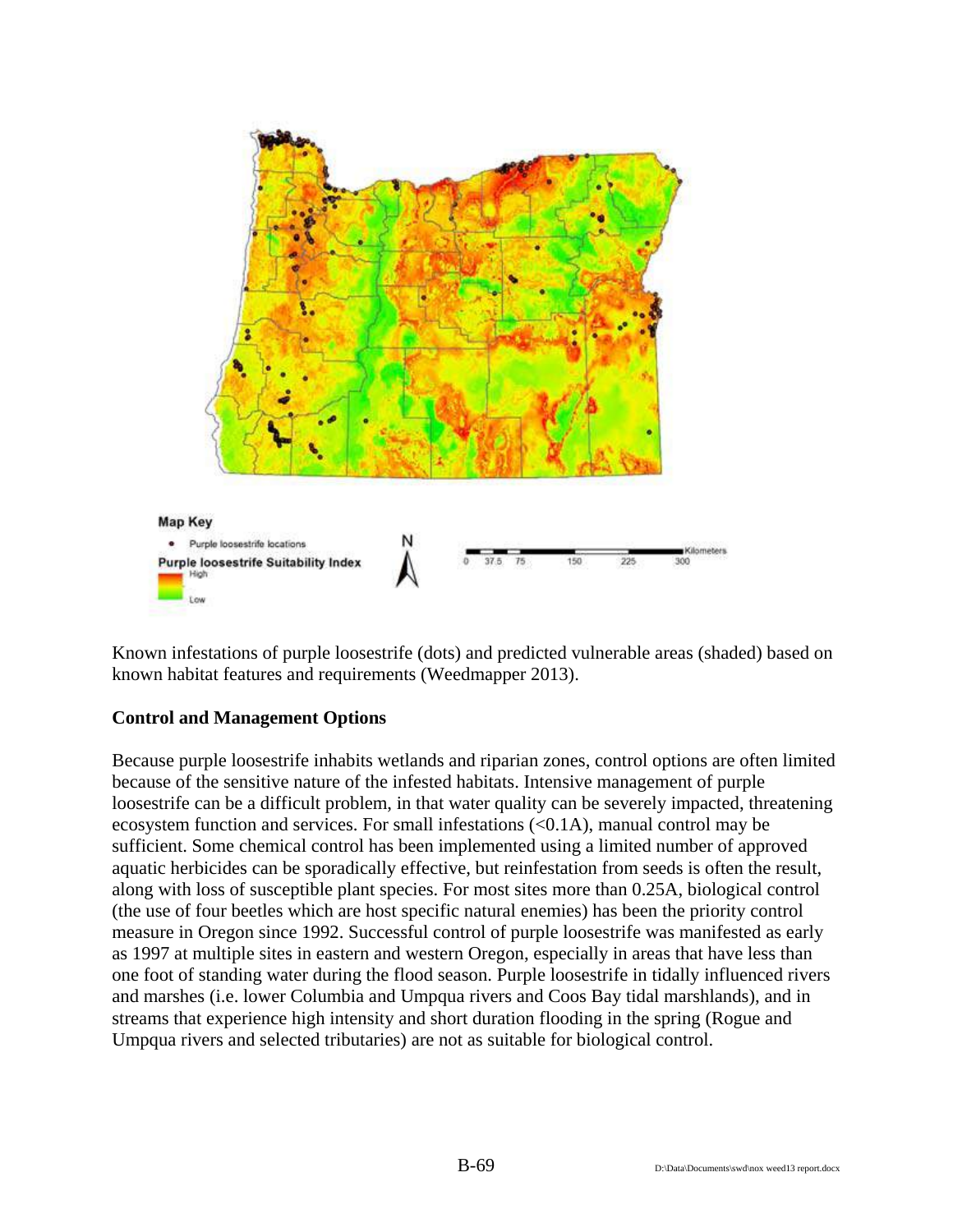### **Economics**

The primary economic impacts of purple loosestrife occur when infestations interfere with ecosystem products and services (i.e. water quality, hunting, fishing, species diversity of wetlands, etc.). Purple loosestrife has a low ecological amplitude when compared to its potential

| <b>Current Infestation</b>                                                                                                                                                                                                                |                        | Susceptible Infestation |                        |
|-------------------------------------------------------------------------------------------------------------------------------------------------------------------------------------------------------------------------------------------|------------------------|-------------------------|------------------------|
| Acres                                                                                                                                                                                                                                     | <b>Economic Impact</b> | Acres                   | <b>Economic Impact</b> |
| 7,000                                                                                                                                                                                                                                     | \$12,000               | 15,276,000              | \$28,444,000           |
| Notes: The susceptible acres are from the KRESS model environmental<br>variables using the "mean" statistical assumptions. Annual economic impact is<br>measured by personal income in 2012 dollars and includes the "multiplier" effect. |                        |                         |                        |

distribution in Oregon. Once entrenched, purple loosestrife can form thick stands that exclude desirable flora and its important associated fauna (Schooler et al. 2009). Loosestrife infestations can also negatively impact the cycling of nutrients in

aquatic systems (Schooler et al. 2006). The implementation of biological control may well prevent purple loosestrife from ever achieving its full biological potential in Oregon, saving millions of dollars in ecological and socioeconomic impacts and improving water quality in the state.

### **Conclusion**

Purple loosestrife is a difficult weed to control by nature of the unique and vulnerable habitats in which it occurs in Oregon. Small infestations are best handled with intensive control measures like manual and chemical control. Once infestations are too large for intensive control measures, biological control is the best option, achieving 50-95% control ability at inland sites. Coastal sites in tidal zones are especially difficult, and experiments are continuing to develop nursery sites in the upper elevational zones to maintain colonies of biocontrol agents.

#### **Literature Cited**

- Mullin, B. 1999. Purple loosestrife. In: Sheley, R.L. and J.K. Petroff (eds.). Biology and management of noxious rangeland weeds. Oregon State University Press. Pp. 298-307.
- Piper, G.L., E.M. Coombs, B. Blossey, P.B. McEvoy and S.S. Schooler. 2004. Purple loosestrife. Pages 281-292 *in* E.M. Coombs, J.K. Clark, G.L. Piper, and A.F. Cofrancesco, (eds.). Biological Control of Invasive Plants in the United States. Oregon State University Press, Corvallis, OR.
- Schooler, S.S., P. B. McEvoy, and E. M. Coombs. 2006. Negative per capita effect of purple loosestrife and reed canary grass on plant diversity of wetland communities. Diversity and Distributions, 12: 351-363.
- Schooler, S.S., P.B. McEvoy, P. Hammond, and E.M. Coombs. 2009. Negative *per capita* effects of two invasive plants, *Lythrum salicaria* and *Phalaris arundinacaea*, on moth diversity of wetland communities. Bulletin of Entomological Research. 99: 229-243.